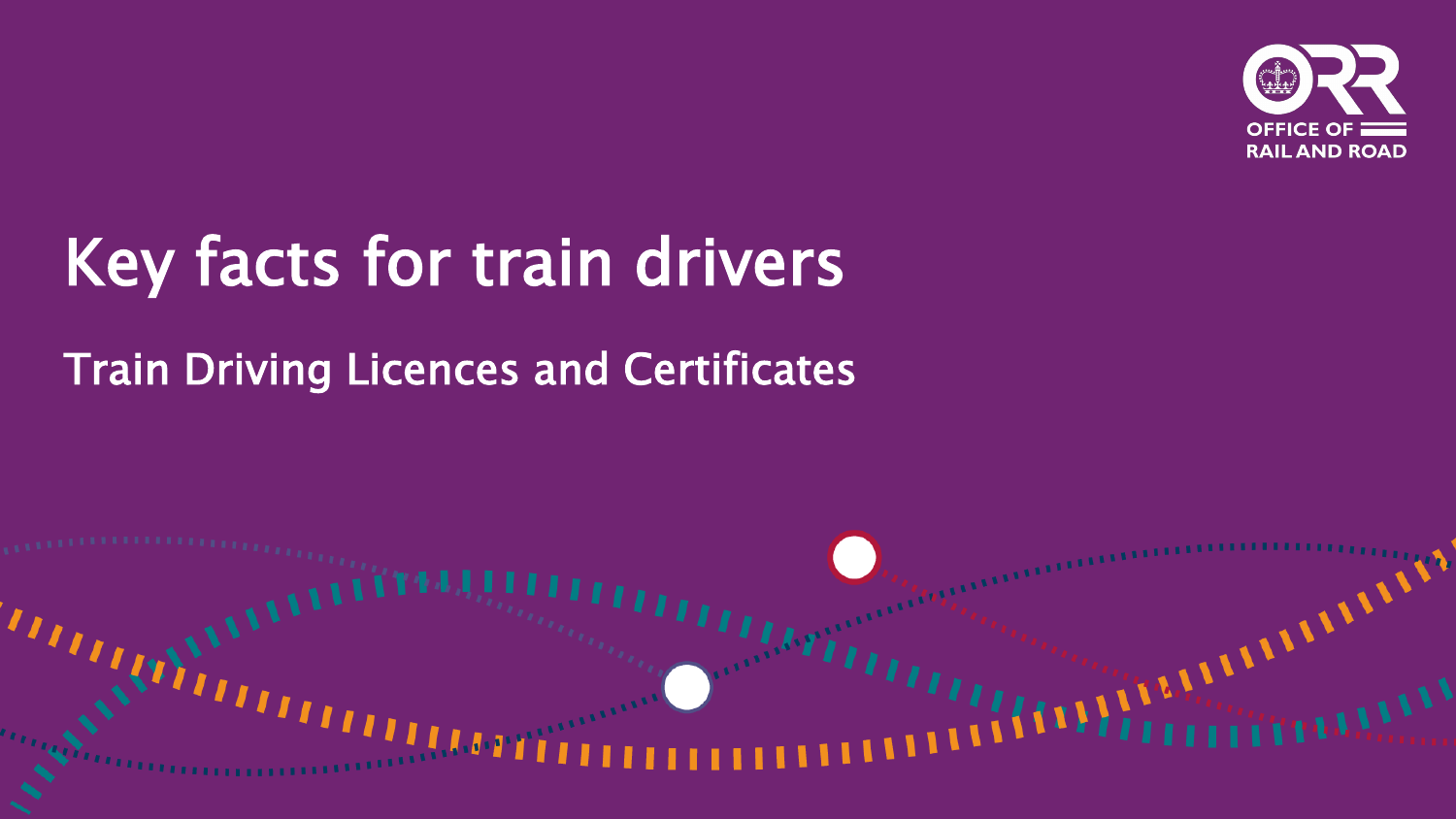#### You must carry your licence and certificate when driving a train

Tell your employer if you forget to bring them with you at the start of a shift.

If you think your state of health raises doubts about your fitness to drive trains you must by law (Reg 17.3) tell your employer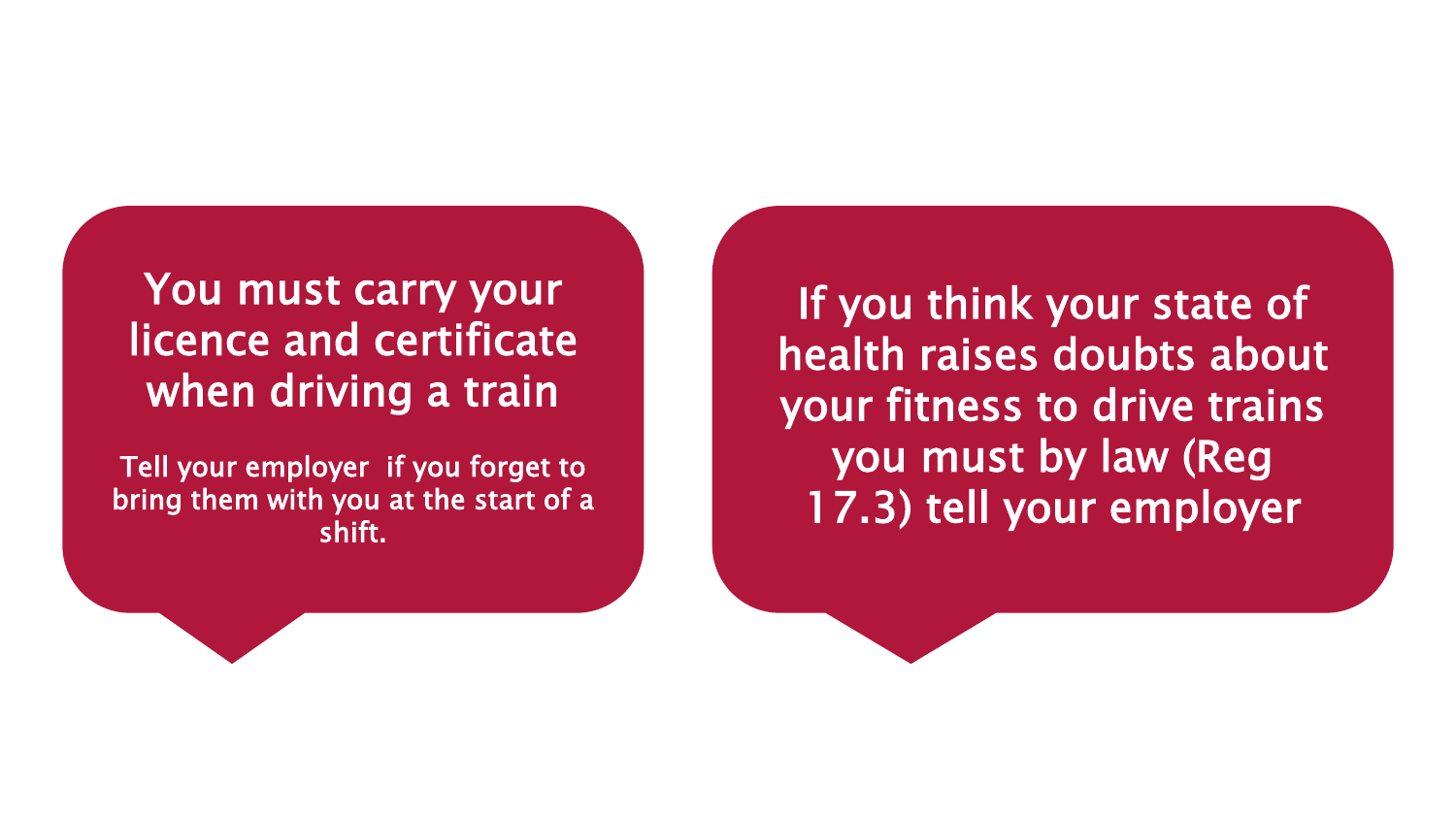#### What are the licence and the complementary certificate, and why do I need them?

• All train drivers on the GB mainline railway must, by law, have a licence and complementary certificate to drive mainline trains.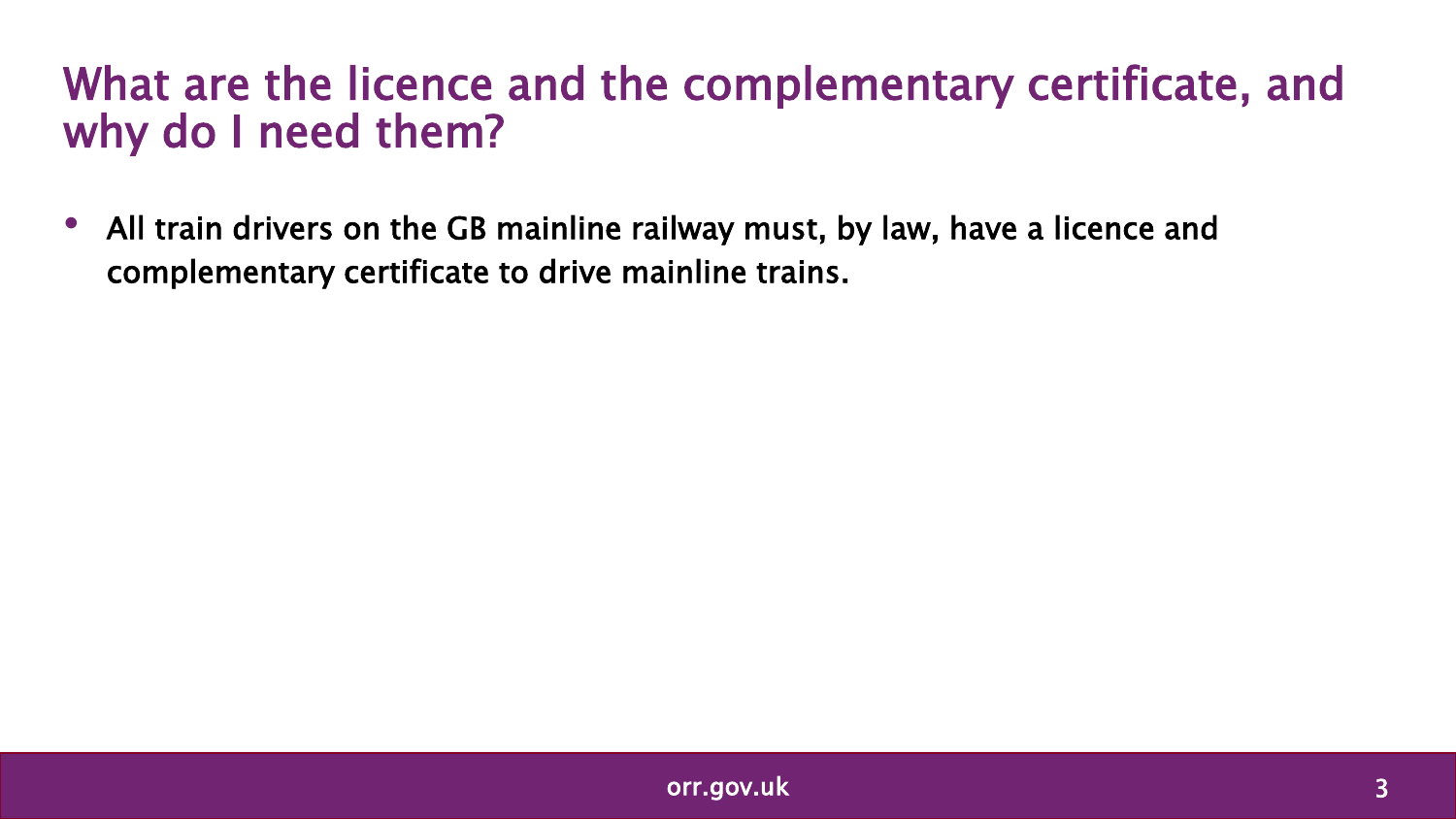### How do I get a licence?

- To get a licence you must pass a general professional competence examination, medical examination and occupational psychological fitness examination. These will be organised by your employer.
- You must also be aged at least 20 and have at least 9 years education.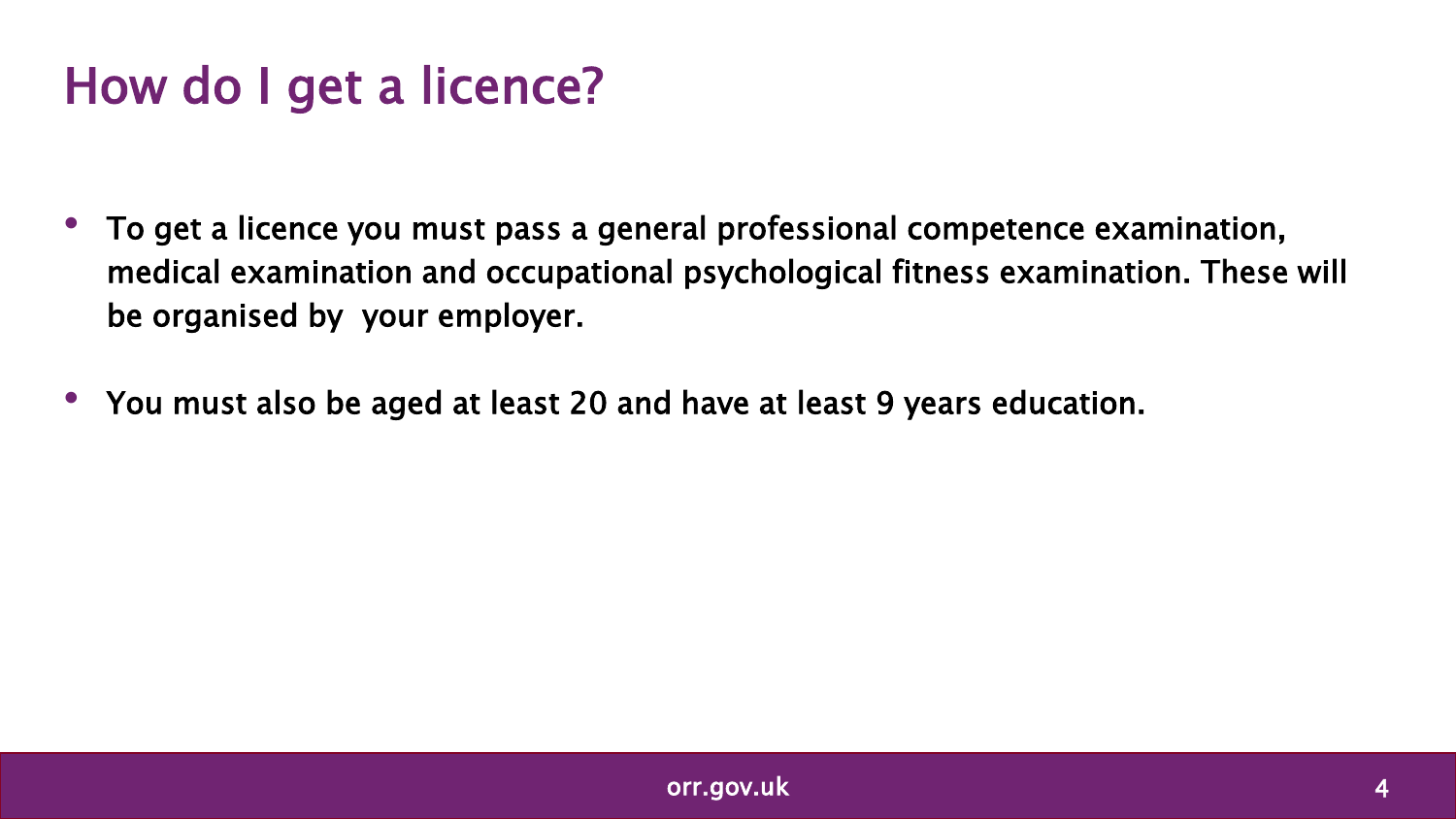### Who issues the licence?

- The Office of Rail and Road issues the licence for driving on the GB mainline infrastructure.
- Once issued, the licence is your personal property.
- When your licence is due for renewal, your operator will apply to ORR on your behalf.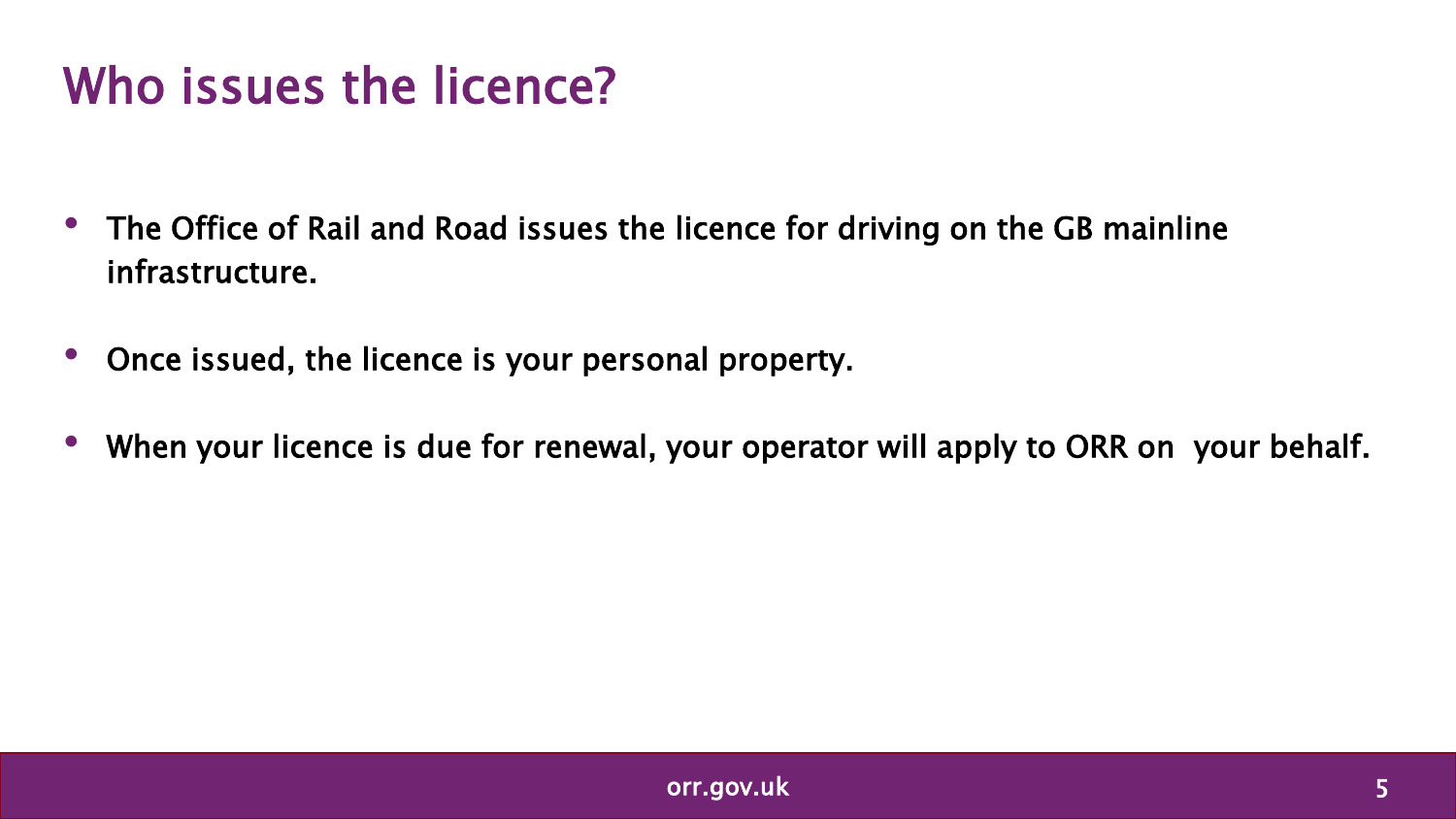#### How long is the licence valid for and how does it stay valid?

- The licence is valid for 10 years, but..
- .. you must pass regular medical examinations to ensure you are still fit to drive. Your employer will arrange this.
- Medical examinations are at least every three years until you reach 55. After 55 they take place every year.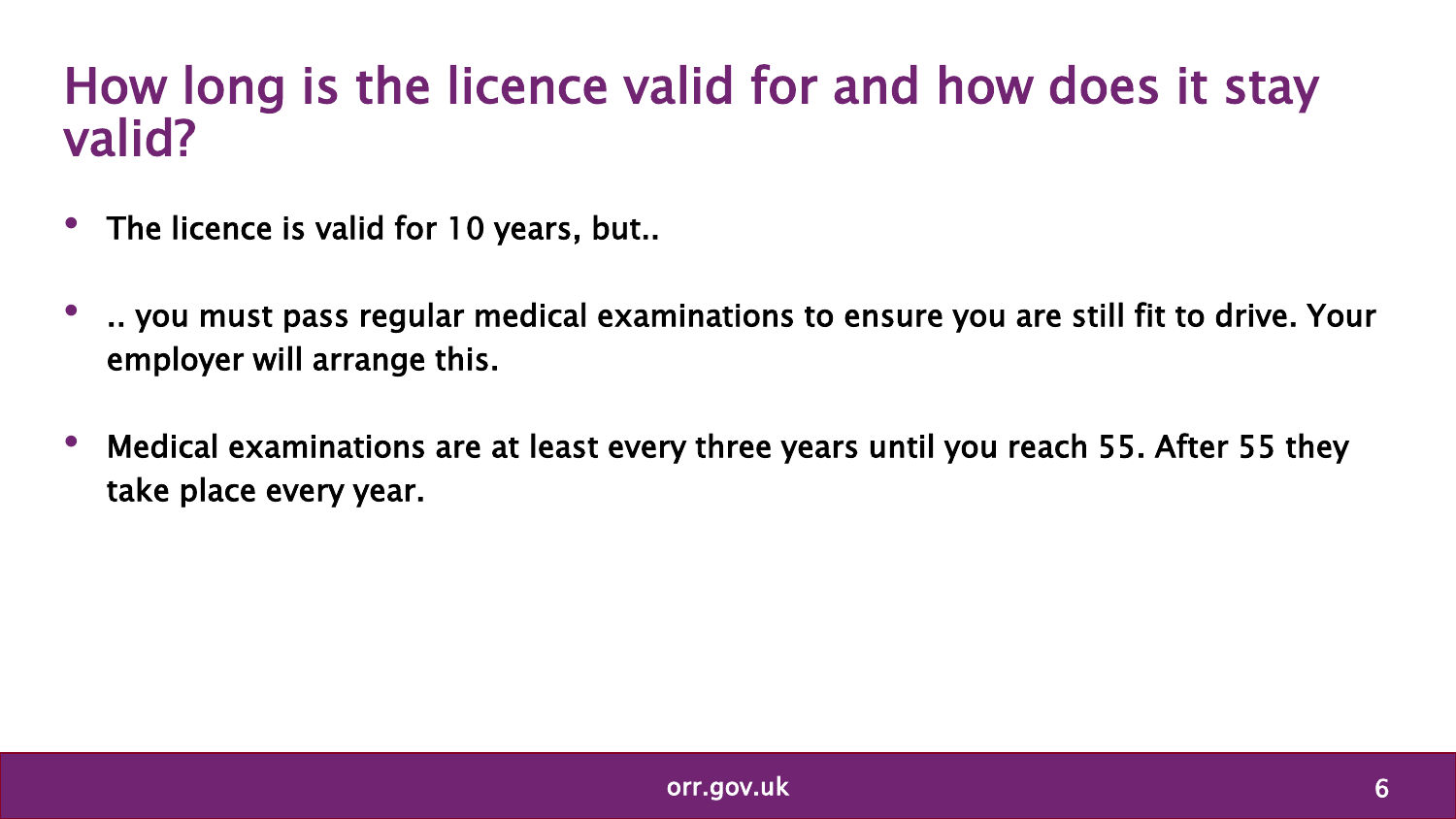### How do I get a complementary certificate?

- To get a certificate you must pass the professional knowledge and rules of the route for infrastructure and rolling stock set by your employer.
- The certificates show which rolling stock you may drive and over which infrastructure.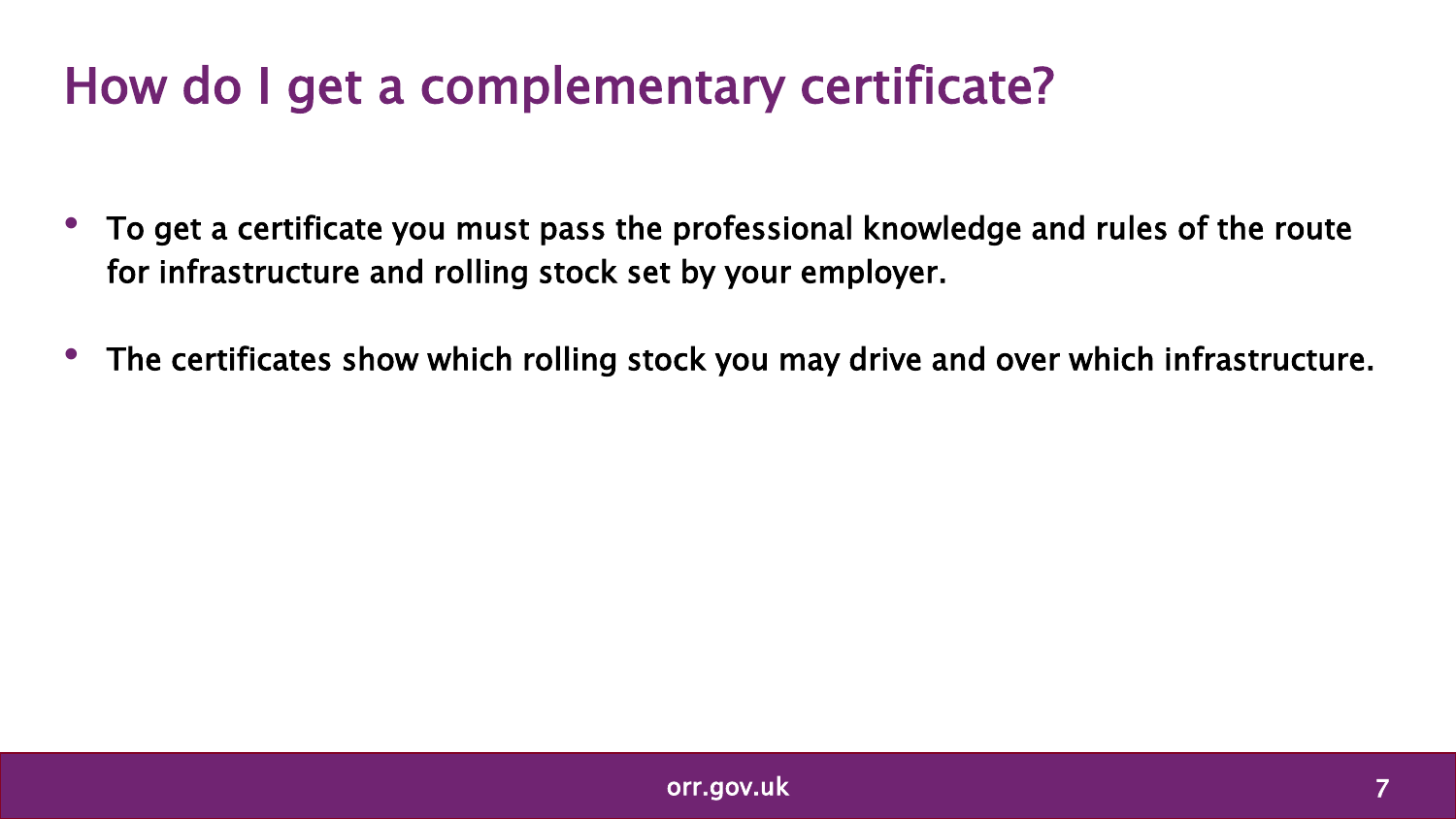### Who issues the complementary certificate?

- Your employer issues the certificate.
- Once issued, the certificate is owned by your employer although it is held by you (this differs to your licence which is owned by you).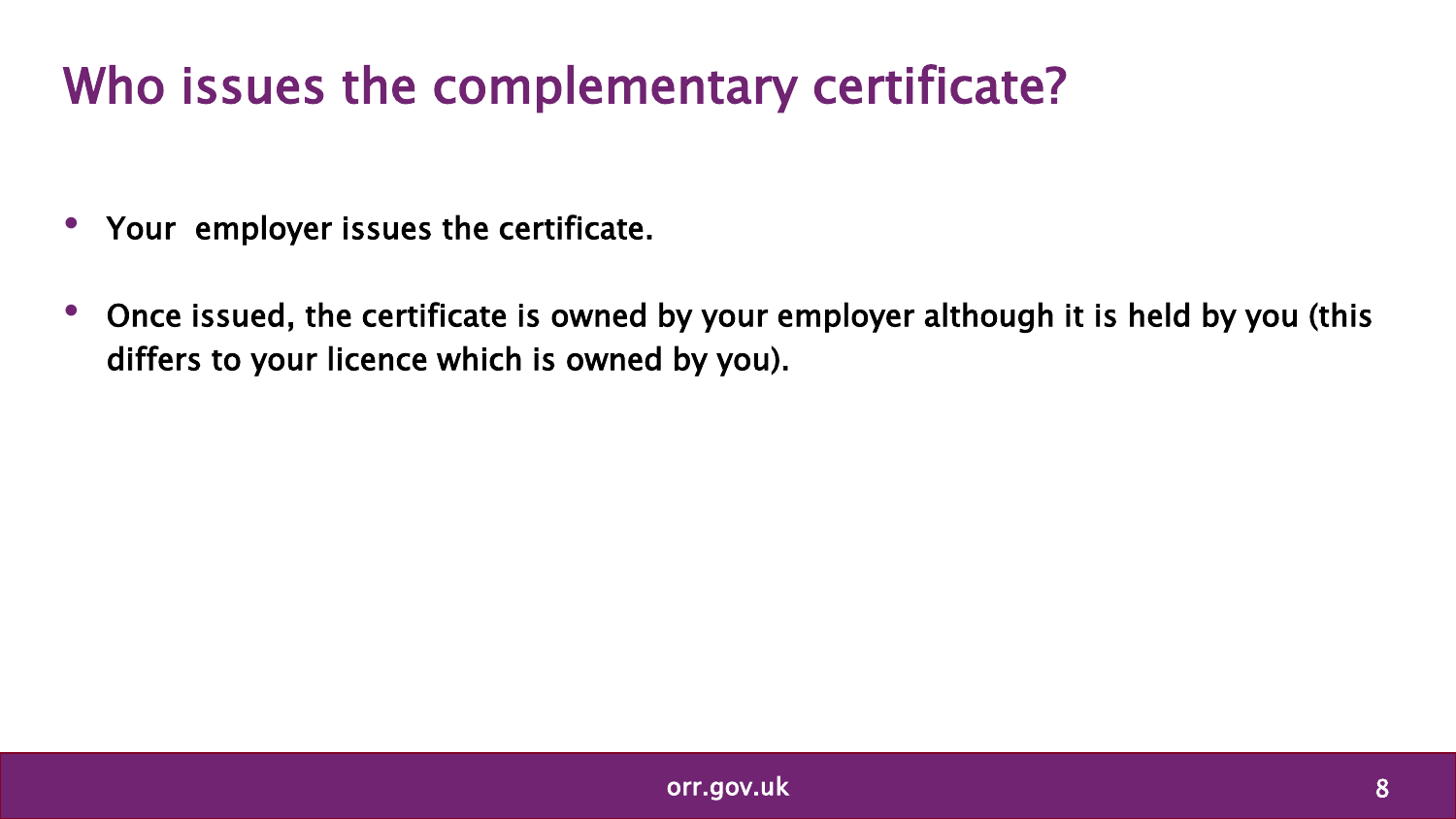#### How long is the complementary certificate valid for and how does it stay valid?

- Your employer will set how long the certificate is valid but…
- ..you must pass regular professional knowledge examinations on both infrastructure (route knowledge) and rolling stock.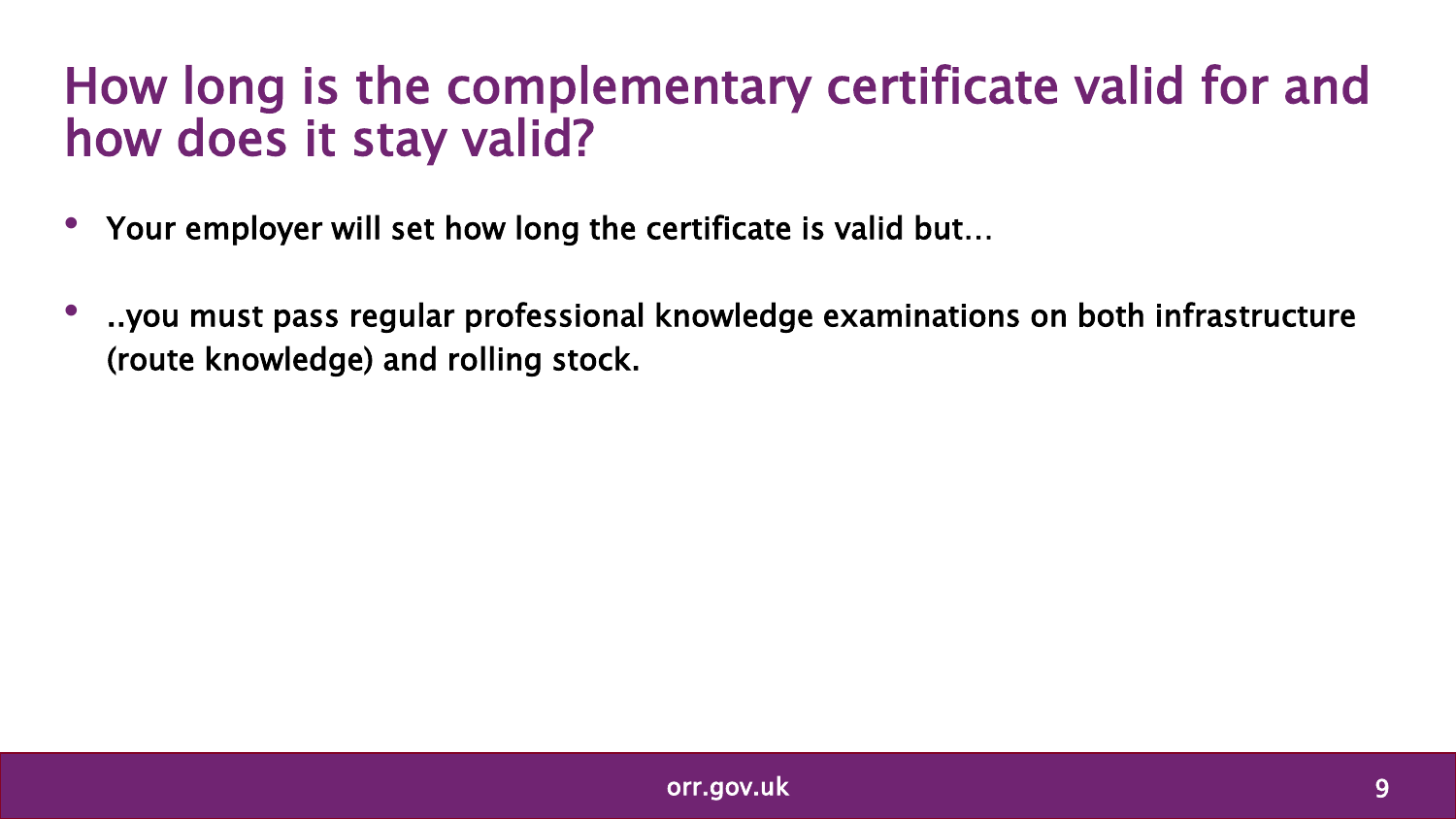#### What happens to the licence and certificate if validity is not maintained?

- If the conditions for holding a licence are not maintained, we may suspend or withdraw it. If we do this, you must return your licence to us. You can appeal our decision to the Secretary of State.
- Your employer may refuse to update or issue a certificate or withdraw or suspend it if the conditions for holding it are no longer met. You can appeal to ORR against this decision.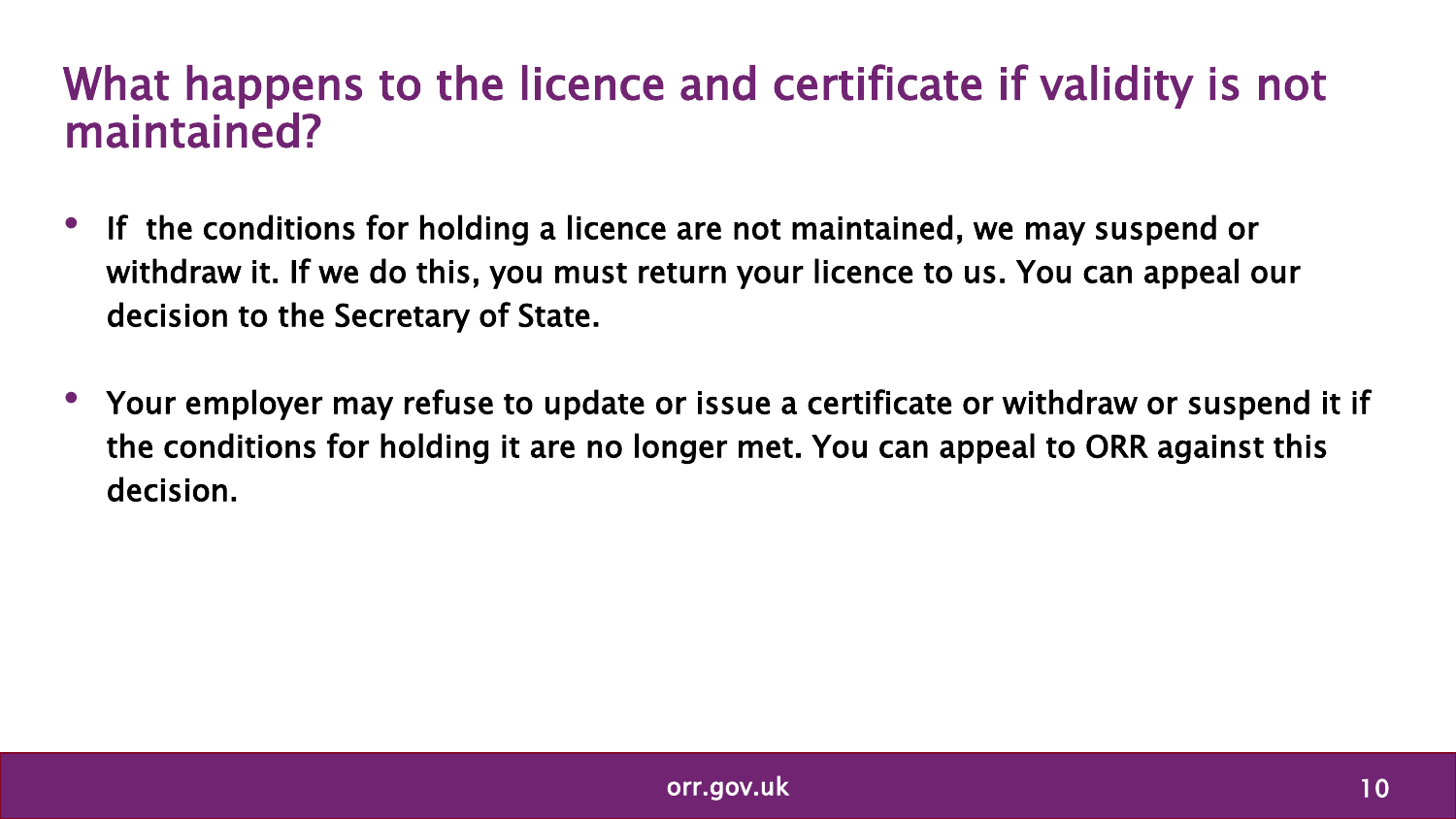#### Keeping licence information up to date, and lost or stolen licences / certificates

- If any of the information on your licence changes tell your employer. In some cases, we will need to issue a new one.
- If you lose your certificate or licence, or they are stolen or destroyed, you should tell your employer, who will arrange replacements.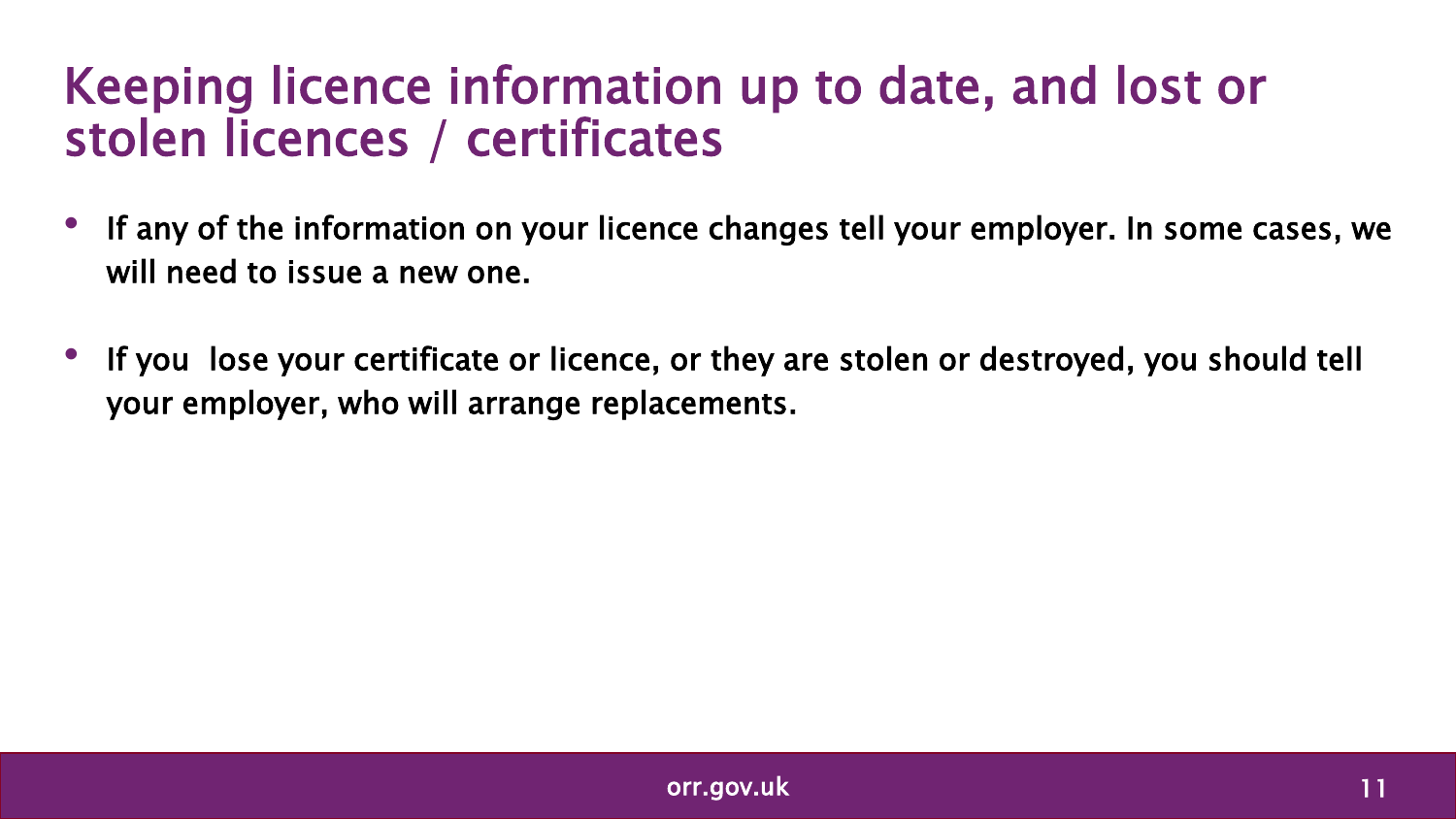## Changing your employer?

- ORR must be informed by your old employer when you change your employer.
- Your licence remains valid when you decide to work for someone else as a train driver.
- Your previous certificate becomes invalid, and that employer must issue a certified copy to you when you leave.